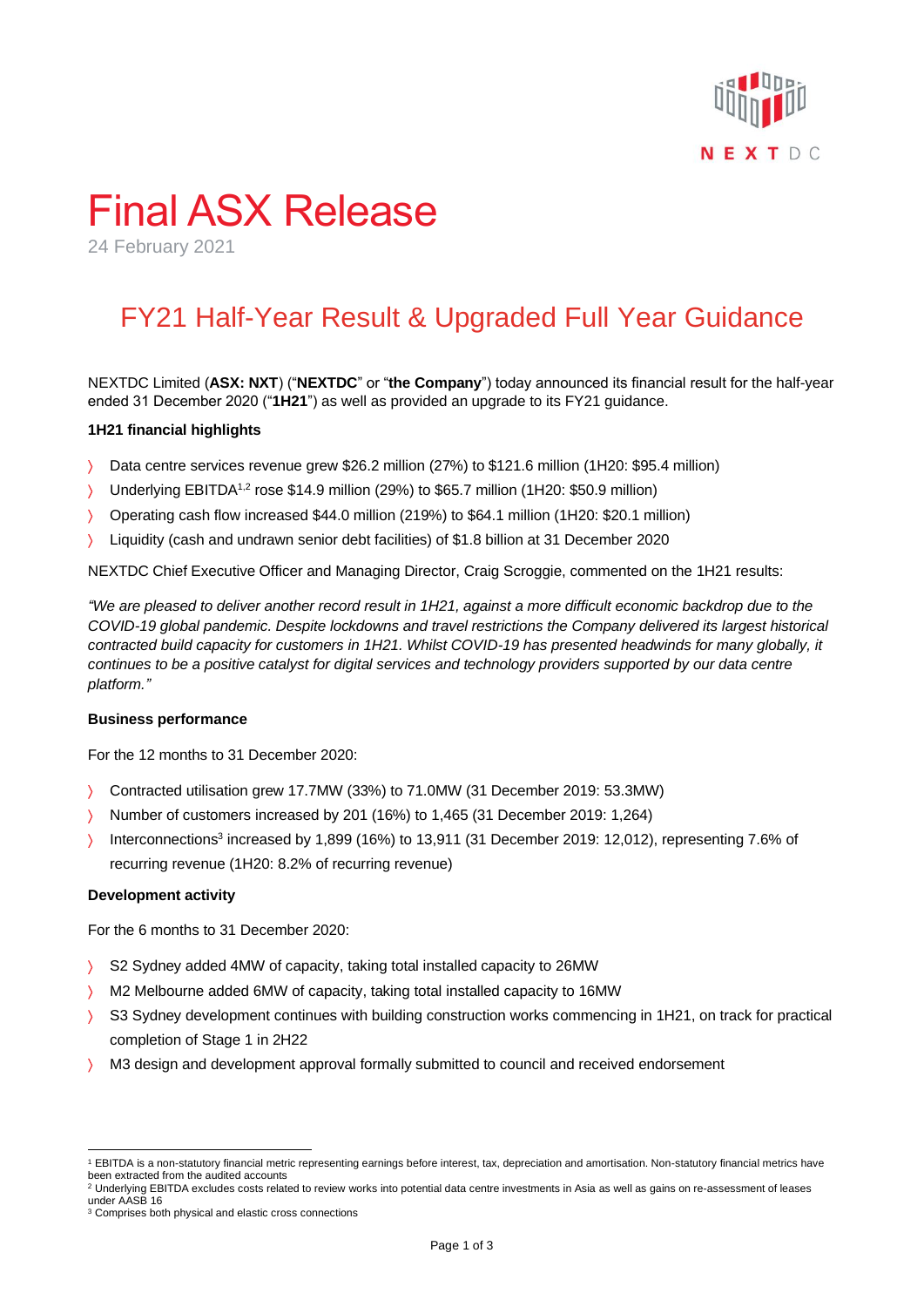

#### **FY21 upgraded guidance**

Based on current billing and contracted utilisation levels as well as expected new customer contracts during 2H21, NEXTDC provides the following guidance for FY21:

- $\geq$  Data centre services revenue<sup>4</sup> in the range of \$246 million to \$251 million (previously \$242 million to \$250 million)
- Inderlying EBITDA<sup>5</sup> in the range of \$130 million to \$133 million (previously \$125 million to \$130 million)
- Capital expenditure in the range of \$380 million to \$400 million (unchanged)

NEXTDC Chief Executive Officer and Managing Director, Craig Scroggie, commented on the outlook:

*"During 1H21 we delivered our largest construction and development backlog of sold capacity to customers on time, on budget, giving us a high degree of confidence for a full year revenue and EBITDA upgrade. Second half sales in FY21 have already exceeded our expectations and we expect further strong demand for our premium data centre services into FY22"*

Authorised for release by the Board of NEXTDC Limited.

#### **ENDS**

For more information:

**Alex Teo** Vice President of Strategy and Investor Relations T: +61 2 8072 4976 E: [investorrelations@nextdc.com](mailto:investorrelations@nextdc.com)

NEXTDC Investor Centre: [www.nextdc.com/our-company/investor-centre](http://www.nextdc.com/our-company/investor-centre)

<sup>4</sup> Excluding interest revenue

<sup>5</sup> Underlying EBITDA excludes costs related to review works into potential data centre investments in Asia